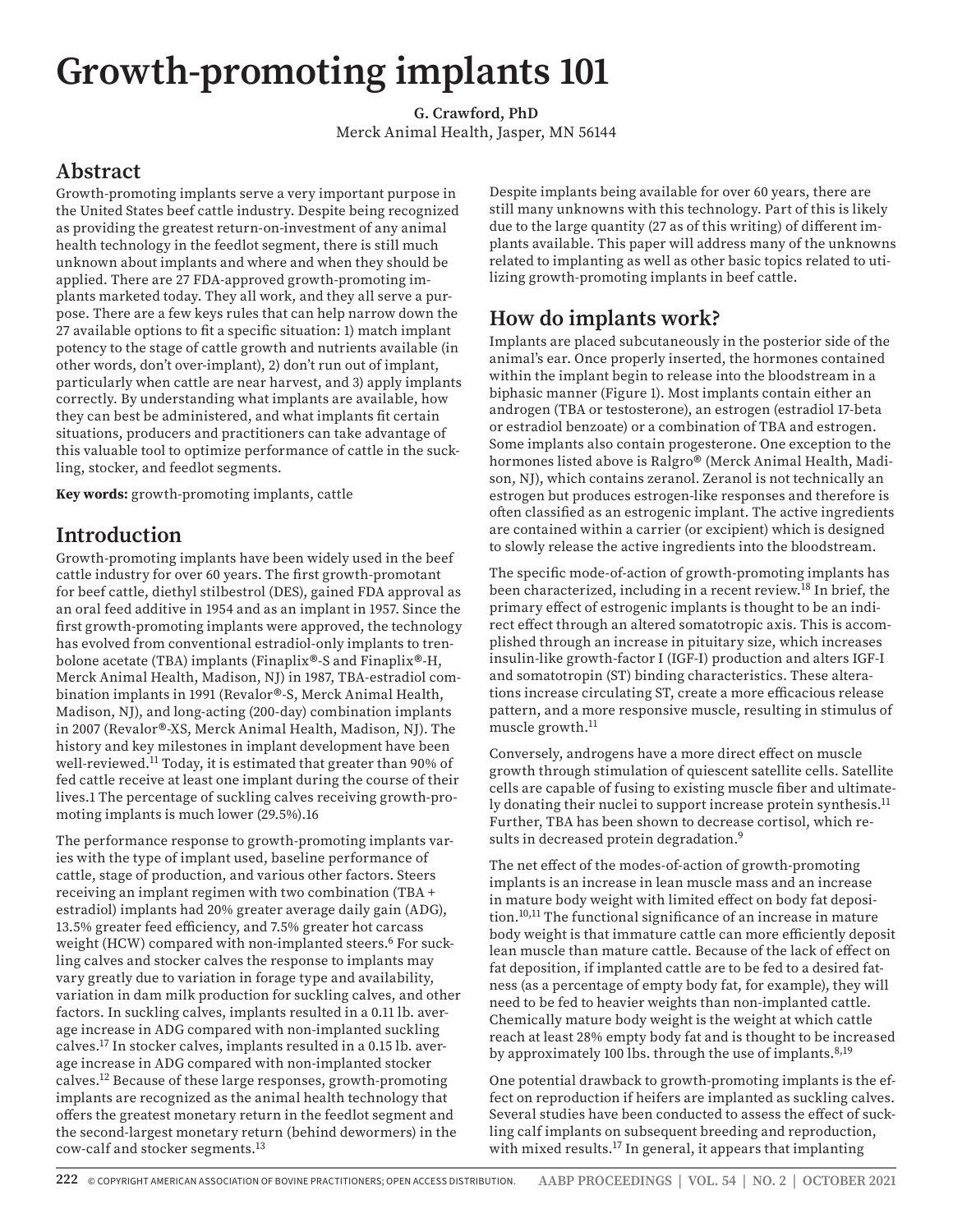heifer calves shortly after birth may be detrimental to subsequent breeding, and multiple implants prior to breeding may also be detrimental. Implanting at branding (30-90 days-of-age) has minimal impact on breeding.17

#### **How long will implants last?**

The mode-of-action discussion often leads to one of the primary questions regarding implants: How long do they last? There are several factors that can impact any estimation of implant "payout", or the time, in days, that the implant will elicit a growth response in cattle. Effective payout of growth-promoting implants was proposed to be dependent upon threshold serum or plasma hormone concentration for an implant response.3 It was further suggested that suckling calves will likely have a lower threshold of implant response than finishing cattle that are nearing physiological maturity (Figure 1). $3$  This means that a suckling calf will respond to a lower dose of hormone than a finishing steer or heifer. Three scenarios were described where cattle may have a threshold serum or plasma hormone concentration for an implant response of 5, 10, of 15  $pg/mL$ <sup>3</sup> Based on these theoretical thresholds, the same implant may last 55, 80 or 140 days. A functional example of this is Ralgro. In finishing cattle, Ralgro is often recognized to have an effective payout of only 60-70 days. However, in suckling calves Ralgro may have an effective payout of 100 days or more. This response may also be due to a potentially slower release rate of implants in younger cattle.<sup>3</sup>

Effective implant payout may also be affected by the implant carrier. Carriers utilized for growth-promoting implants consist of lactose (Ralgro, Finaplix-S, and Finaplix-H), polyethylene glycol (PEG; Synovex® implants, Zoetis Animal Health, Parsippany, NJ), cholesterol (Revalor® implants, Merck Animal Health, Madison, NJ), and silastic rubber (Encore® and Compudose®, Elanco Animal Health, Greenfield, IN). The silastic rubber carrier is insoluble, meaning that the rubber carrier will remain present in the ear of cattle even after the hormone active ingredient has depleted. All other carriers are soluble and will degrade over time. The lactose carrier is often recognized as having a faster payout than other carriers. Though some suggest that PEG may have a faster payout than cholesterol, there have been no studies to support any performance differences when equal hormone concentrations are compared in implants with either a PEG or cholesterol carrier. Finally, silastic rubber implants are designed to extend implant payout and as such have a longer payout than cholesterol, PEG or lactose-based implants.

Keeping in mind the various factors that affect implant payout listed in the paragraphs above, common estimates of payout for various implants are listed in Table 1. In general, traditional implants payout over a course of approximately 130 days, while extended-release implants have a payout of approximately 200 days (Compudose, Revalor-XS, Revalor-XH, Synovex One Feedlot, and Synovex One Grass) or 400 days (Encore). However, it is important again to remember the biphasic nature of implant payout. Though implants may elicit a growth response at the end of the payout period, that response is not optimal. For instance, research was recently conducted in heifers5 and steers<sup>14</sup> to determine the ideal payout window for Revalor-200. Each study consisted of 180 days-on-feed and Revalor-200 being applied on day 20, 60, 100, or 140 of the feeding period, resulting in terminal implant windows of 160, 120, 80, and 40 days. The results suggested the ideal window to optimize ADG, feed efficiency, and HCW was between 90-100 days-on-feed.

**Figure 1:** Biphasic nature of hormone absorption from a growth-promoting implant. Thresholds "a", "b", and "c" depict theoretical thresholds of implant response below which cattle will not receive a benefit from the implant. Adapted from Brandt et al (1997).

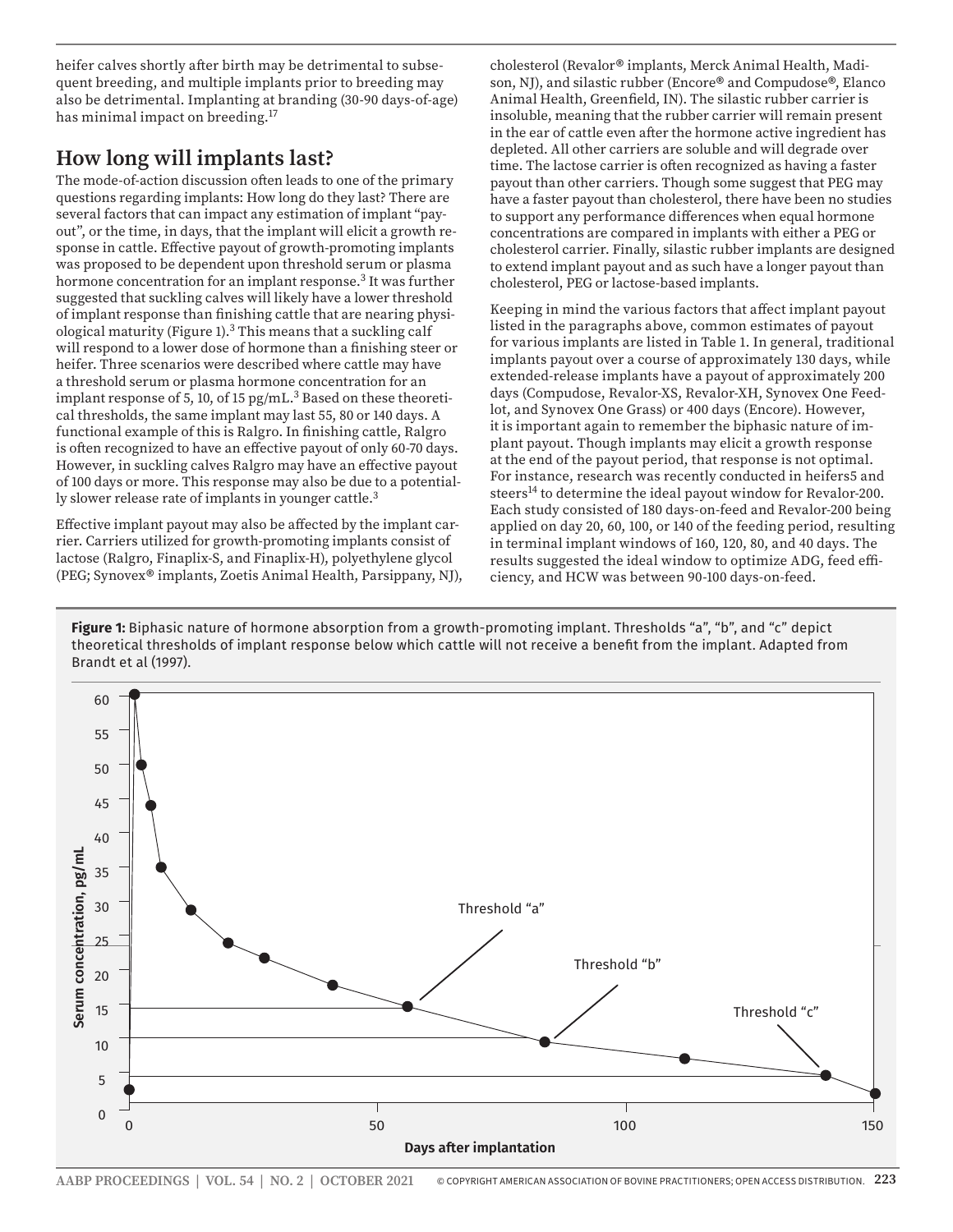The advent of long-acting or extended-release combination implants for feedlot cattle (Revalor-XS and XH, Synovex One Feedlot) has allowed for flexibility in implanting due to the extended hormone release. In many cases, the payout of these implants will cover the entire days-on-feed for a group of cattle, thereby reducing labor needs, facility needs and risk of injury to cattle.

## **Proper implanting technique and common implanting abnormalities**

An excellent overview of implant best practices has recently been published.15 In addition to being implanted, a steer or heifer being processed in the working chute may receive 1-2 (or more) vaccines, 1-2 dewormers and/or external parasiticides, an antibiotic, a live microbial drench, and an eartag. When considering the value of all of these practices, one could argue that implanting should be the rate-limiting step at cattle processing. If implants are applied correctly, the results quoted in previous sections can be realized. However, lack of care and/or sanitation can reduce the gains realized from implanting. Research in a commercial feedlot in Oklahoma analyzed implanting technique from 1,183 steers and correlated implant abnormalities to ADG of individual steers.2 It was found that 81% of the implants identified were normal and 19% abnormal. The most common abnormality was partial implants. The steers that were deemed to have a partial implant gained 0.11 lbs./day less than steers with a normal implant, though this difference was not statistically significant. Missing implants represented the second-most common abnormality and resulted in a decreased ADG of 0.49 lbs./day compared with steers receiving a normal implant. The causes of missing and partial implants could be due to operator error (implants pellets being pushed through the ear or the implant gun being pulled out too quickly), an empty implant cartridge, or abscesses that are developed due to local infection at the implant site. The abscess issue is one that can be a great concern and can be avoided with proper sanitation and sanitation and care at the implant site.

## **Three basic rules**

The preceding discussion basically leads to three keys to implanting that can help in optimizing the use of these valuable tools.

#### **1. Don't run out**

As discussed in the sections on mode-of-action and implant payout, the available hormone in implants will not last indefinitely. As cattle approach physiological maturity, they shift from depositing lean muscle to fat. The deposition of fat is less energetically efficient that lean muscle. In addition, while marbling deposition occurs in a linear manner throughout the cattle lifetime, backfat deposition accelerates rapidly as cattle approach maturity (Figure 2).4 Therefore, the most important time to have an active implant is toward the end of the finishing period to avoid drastic reductions in feed efficiency and rapid increases in fat deposition that may lead to carcass discounts due to excessive fatness (USDA Yield Grade 4 and 5 carcasses). When in doubt, it is recommended to estimate more days-onfeed rather than less when planning implant programs. This will provide greater peace of mind in case cattle are fed beyond the estimated marketing date.

#### **2. Don't get too aggressive too early**

Implanting too aggressively too early may lead to increased growth at a young age, but that early growth may negatively affect subsequent growth performance.7 Marbling score appears to increase linearly with days-on-feed.<sup>4</sup> Implanting too aggressively too early may alter the slope of the marbling accretion line resulting in a decrease in quality grade.<sup>4</sup> It is important to match the implant to the cattle type. For instance, an aggressive terminal implant (Revalor-200 or Synovex Plus) may be an ideal fit for a finishing steer or heifer during their last 100 dayson-feed, but is not a good fit for a 500-lb feeder calf just entering the feedlot. There are 27 implants available, and they all serve a purpose, whether it be for a suckling calf on the cow, a weaned stocker steer or heifer on grass, a steer or heifer on a low-energy diet upon entry to the feedlot, or a steer or heifer on a highenergy finishing diet in the feedlot.

#### **3. Apply implants properly**

This rule was covered in the section on proper implanting technique and common implanting abnormalities. Implanting should be the rate-limiting step in cattle processing. Proper training and subsequent quality control checks are wise investments to ensure that implants are being applied properly.

## **Conclusion**

Implants provide the greatest monetary return of any animal health technology in the feedlot segment and the second greatest return of any animal health technology in the cow-calf and stocker segments. They are widely used and accepted as an important tool for beef production. However, there is not a one-size-fits-all implant, and many items should be considered prior to implanting a group of cattle. Through adhering to a few key rules, implants can be used to help optimize cattle performance and ultimately profitability.

#### **References**

1. APHIS, 2013. The use of growth-promoting implants in US feedlots. APHIS info sheet. **https://www.aphis.usda.gov/ animal\_health/nahms/feedlot/downloads/feedlot2011/Feed11\_is\_ Implant\_1.pdf.** Accessed September 16, 2021.

2. Berry BA, Perino LJ, Galyean ML, Montgomery TH, Bachman S. Association of implanting abnormalities with growth performance of feedlot steers. *Prof Anim Sci* 2000; 16:128-133.

3. Brandt RT. Factors affecting release rates and blood levels of hormones from steroidal implants, in Proceedings. Impact of Implants on Performance and Carcass Value of Beef Cattle Symposium, Oklahoma State University 1997; 34-39.

4. Bruns RW, Pritchard RH, Boggs DL. The relationship among body weight, body composition, and intramuscular fat content in steers. *J Anim Sci* 2004; 82:1315-1322.

5. Depenbusch BE, Corrigan ME, Crawford GI, Hutcheson JP, Nichols WT, Nuttelman BL, Streeter ME. Effects of time of administration of an implant containing 200 mg of trenbolone acetate and 20 mg of estradiol in finishing heifers given 80 mg of trenbolone acetate and 8 mg of estradiol at initial processing and fed for 181 days. *J Anim Sci* 2018; 96(Suppl 2):244.

6. Duckett SK, Pratt SL. Anabolic implants and meat quality. *J Anim Sci* 2014; 92:3-9.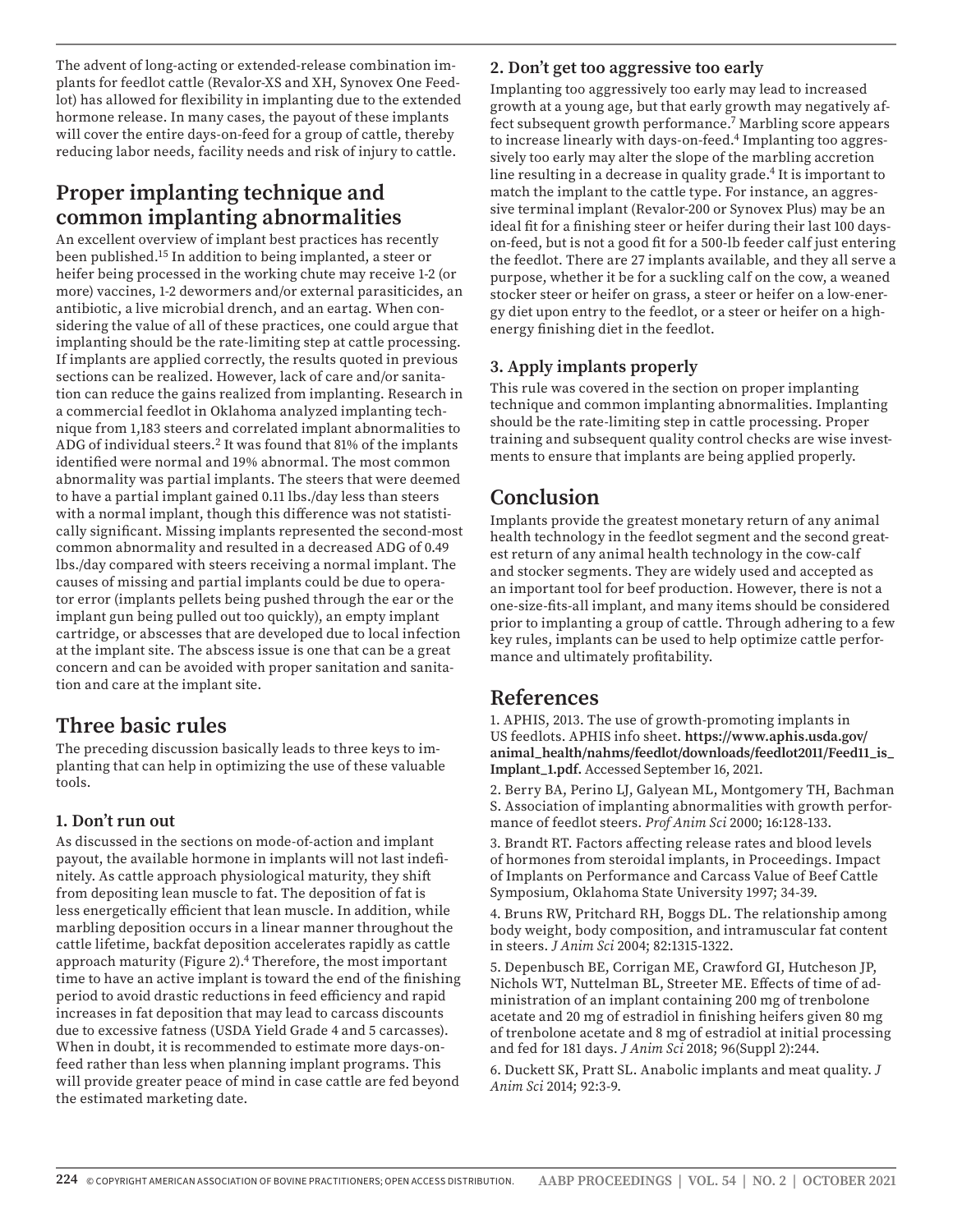



7. Gentry WW, Pritchard RH, Hales KE. Post-weaning performance and carcass characteristics of steers implanted during the suckling phase with a combination of estradiol benzoate and trenbolone acetate, in Proceedings. Plains Nutrition Council Spring Conference 2018; 118.

8. Guiroy PJ, Tedeschi LO, Fox DG, Hutcheson JP. The effects of implant strategy on finished body weight of beef cattle. *J Anim Sci* 2002; 80:1791-1800.

9. Hayden JM, Bergen WB, Merkel RA. Skeletal muscle protein metabolism and serum growth hormone, insulin, and cortisol concentrations in growing steers implanted with estradiol-17β, trenbolone acetate, or estradiol-17β plus trenbolone acetate. *J Anim Sci* 1992; 70-2109-2119.

10. Johnson B, Anderson P, Meiske J, Dayton W. Effect of a combined trenbolone acetate and estradiol implant on feedlot performance, carcass characteristics, and carcass composition of feedlot steers. *J Anim Sci* 1996; 74:363–371.

11. Johnson B, Beckett J. Application of modern growth enhancing technologies in modern beef production. Executive summary. American Meat Science Association Reference Paper 2014. **https://meatscience.org/docs/default-source/ publications-resources/white-papers/application-of-growthenhancing-compounds-in-modern-beef-production-2015-final. pdf?sfvrsn=a9180b3\_2.** Accessed September 16, 2021.

12. Kuhl GL. Stocker cattle responses to implants, in *Proceedings*. Impact of Implants on Performance and Carcass Value of Beef Cattle Symposium, Oklahoma State University 1997; 51-62.

13. Lawrence JD, Ibarburu M. Economic analysis of pharmaceutical technologies in modern beef production. **http:// www2.econ.iastate.edu/faculty/lawrence/Pharma%202007%20 update.pdf**. Accessed Sept 16, 2021.

14. Ohnoutka CA, Boyd BM, Hilscher FH, Nuttelman BL, Crawford GI, MacDonald JC, Erickson GE. Evaluation of reimplant window with Revalor-200 on steer performance and carcass characteristics. *Nebraska Beef Cattle Report* 2019; 79-81.

15. Parr SL. Anabolic implant strategies in beef production: A practical guide, in Proceedings. American Association of Bovine Practitioners Annual Conference 2020; 53(1):20-24.

16. Rogers GM, King ME, Hill KL, Wittum TE, Odde KG. The effect of growth-promoting implant status on the sale price of beef calves sold through a livestock video auction service from 2010 through 2013. *Prof Anim Sci* 2015; 31:443-447.

17. Selk G. Implants for suckling steer and heifer calves and potential replacement heifers, in Proceedings. Impact of Implants on Performance and Carcass Value of Beef Cattle Symposium, Oklahoma State University 1997; 40-50.